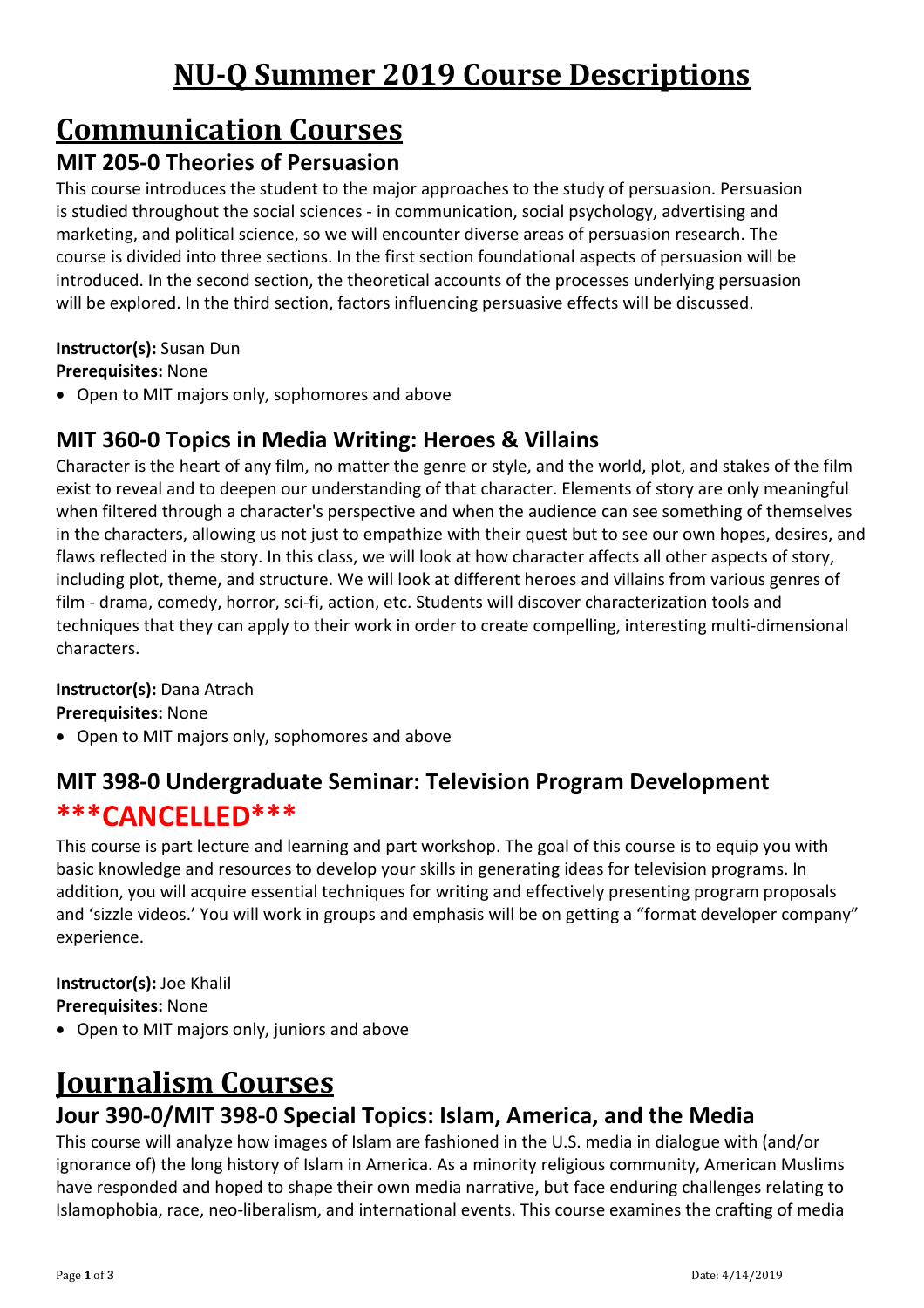narratives both about Islam and by Muslims in America. It also compares these narratives with the actual religious identities of Muslims in America over two centuries or more. **Instructor(s):** Abraham Abusharif & Zachary Wright **Prerequisites:** None

- Open to sophomores and above
- Open for Cross-Registration
- Satisfying Media and Politics Minor and Middle Eastern Studies Minor
- Cross-listed as MIT 398-0

#### **STRATCOM 306-0 Media Planning**

How do professional communicators decide what media to use in a strategic communication campaign, in order to maximize its impact? How should the budget be split among various types of media? How long should the campaign run? How many consumers should the campaign reach, and how frequently? What are reasonable objectives from a media planning perspective? How do you track the impact of a campaign? This course provides an introduction to the basic strategy and techniques of media planning in the context of traditional and digital strategic communication campaigns. We will analyze the advantages and disadvantages of various media in terms of their potential contribution to specific campaign goals; discuss criteria employed by professionals in selecting media types and vehicles; and learn to use professional software to make a range of media planning decisions. The topics covered include media effectiveness, audience research and measurement, secondary sources of research used in media planning, as well as the design, construction, implementation and evaluation of effective media plans.

**Instructor(s):** George Anghelcev **Prerequisites:** STRATCOM 303-0

- Open to sophomores and above
- Satisfies Strategic Communication Certificate

## **Liberal Arts Courses**

#### **HISTORY 242-0 Topics in History: A Survey of US History**

This course will introduce you to the history of America over the last four hundred years. Rather than try to race through and cover everything we will instead focus on four eras, slowing down and digging deep, in an attempt to better uncover significant historical meaning. Our four eras are:1. The Colonial Era – here we will explore how Europeans, Africans and Native Americans created new societies of freedom and slavery in the 17th and 18th Centuries.2. The Expanding Republic - here we will explore how Americans transformed small colonies into the continental United States in the 19th Century and then fought a civil war over its future.3. The New Superpower – here we will explore how the United States recovered from civil war and turned a continental nation into the world's strongest superpower in the first half of the 20th Century.4. The Reformed Superpower – here we will explore how the United States fought the Cold War abroad and fought over the expansion of civil rights at home in the second half of the 20th Century. In each of these eras we will focus on one key question: what does it mean to be an American? Is American identity based on birthplace or geography residency? Or, is American-ness defined by a person's race or gender or ideological beliefs? And, who gets to decide? As we will see the definition of "American" and who gets to call themselves an "American" has changed overtime and been a constant source of conflict.

#### **Instructor(s):** Christopher Sparshott **Prerequisites:** None

- Open to sophomores and above
- Open for Cross-Registration

### **POLI\_SCI 390-0/MIT 398-0 Special Topics: Media & Politics in Arab World**